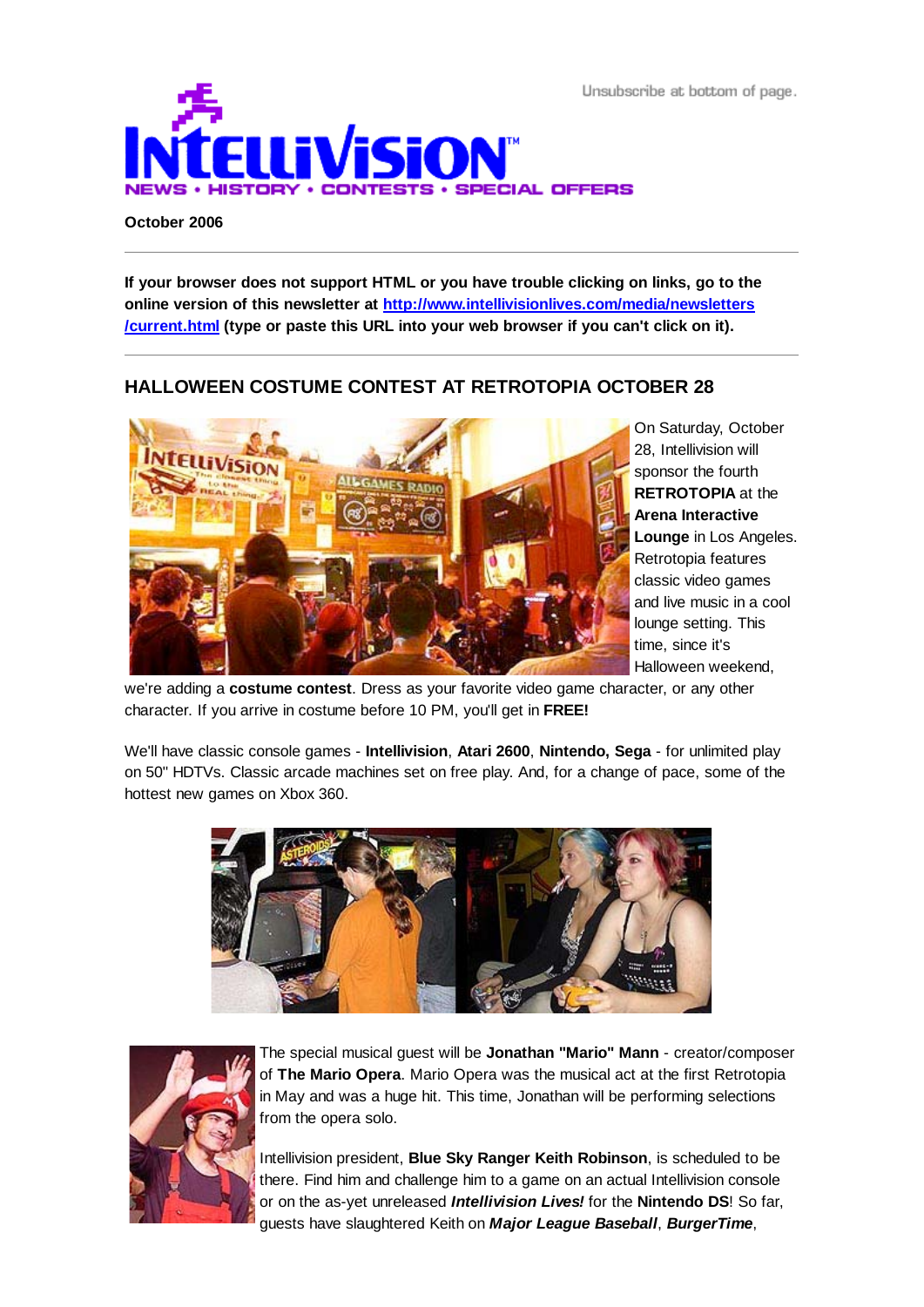*Biplanes*, *Sea Battle*, and others.

Admission is \$15, but go to **retrotopia.com** for a \$5 discount! **BONUS: All women and everyone in costume get in FREE before 10 PM!**



**Retrotopia. 8 PM to Midnight. Arena Interactive Lounge, 11512 Santa Monica Blvd., Los Angeles, 90025, 310-479-9759, 4 blocks west of the San Diego (405) Freeway.**

**To get regular announcements and updates of future Retrotopia events, add Retrotopia as your MySpace friend.**

**Visit the RETROTOPIA MySpace page >**

# **AMERICA'S VIDEOGAME EXPO OCTOBER 27 - 29 IN PHILADELPHIA**

Can't make it to **Retrotopia** this month because you're on the east coast? Then come to **America's VideoGame Expo** October 27 - 29 in Philadelphia.

America's VideoGame Expo is a celebration of video and computer games for the avid and casual gamer. Attendees will have the opportunity to play the newest, coolest games,



meet game industry celebrities and legends, compete in tournaments, and buy new and retro games.



Now in its second year, America's VideoGame Expo was created to provide US game players with conventions on par with similar international game events, such as the Tokyo Game Show, Korea's G-Star convention and the German G|C expo. In 2005, VGXPO attracted 17,000 attendees and over 40 exhibitors.

"We're thrilled to bring VGXPO back to Philadelphia,"

says founder **Ed Fleming**. "This year's expo will feature the best that video games have to offer and lots more."

- Exhibitors showcasing the latest games for current and next-generation gaming platforms
- Conference panels, presentations and discussions
- Dozens of vendors selling games from the 70's, 80's, 90's and today
- Halloween costume contests and COSPlay
- 24-Hour Gaming: non-stop gaming action Friday night through Sunday, featuring
- The VGXPO Arcade
- Card Gaming and Table-Top Games
- BYOC LAN Center
- Massive gaming competitions and tournaments
- The second annual VGXPO Lifetime Achievement Award
- VGXPO Robot Wars
- Video game icons, legends and celebrities

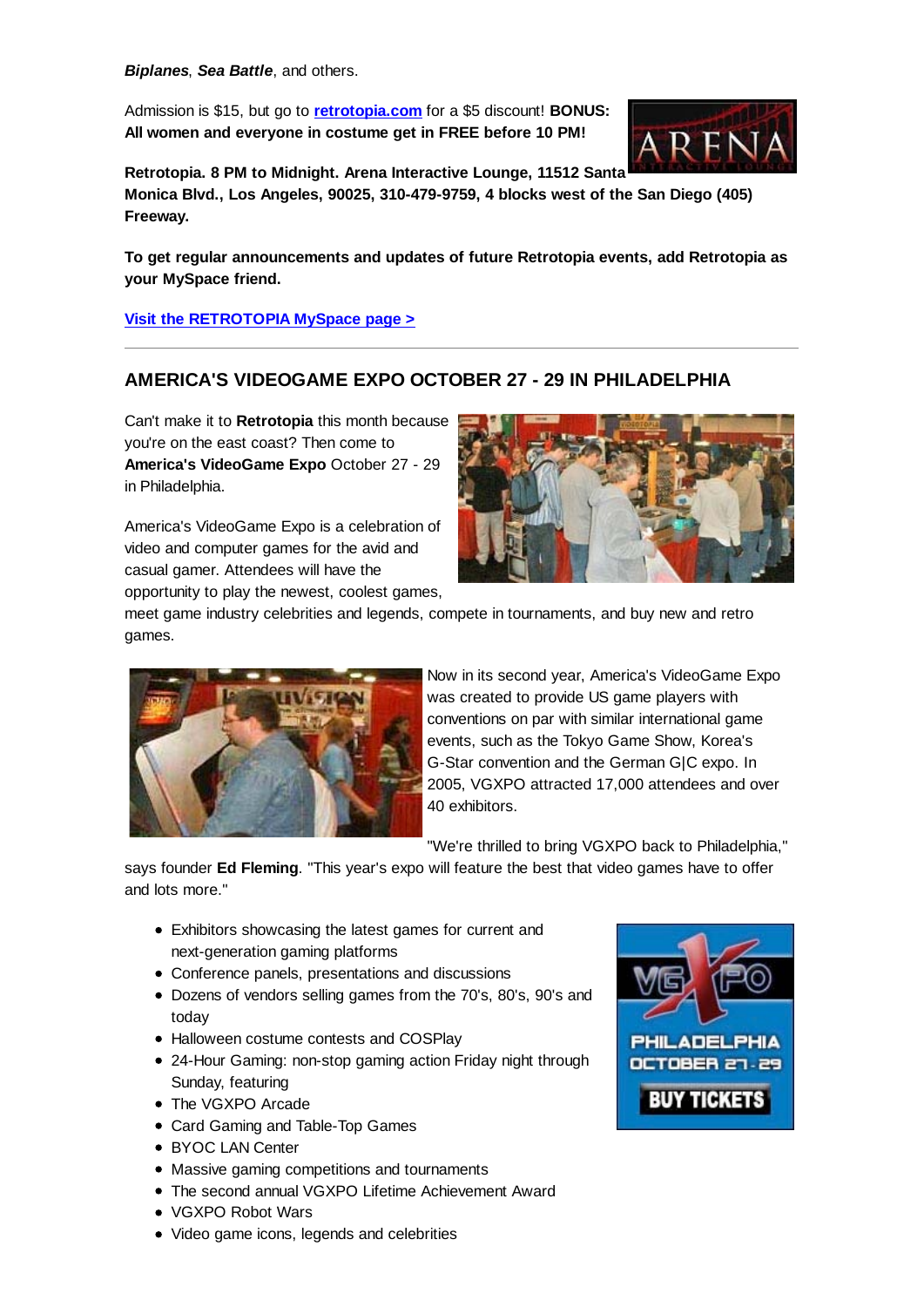• Battle of the VideoGame Bands contest

### **Intellivision is a proud sponsor of America's VideoGame Expo.**

### **Info about America's VideoGame Expo >**

## **IT'S A GIRL!**



For those of you following the Intellivision blog on **MySpace**, you know that a controversy has been raging over whether the Intellivision console is male or female.

We asked you to post your opinions. The results? Two-to-one in favor of female. There were many thoughtful reasons, but probably our favorite argument was given by **Eric Fell**, who wrote, "I say the Intellivision should be listed as female. Mostly because then I wouldn't feel as awkward telling people I spent a lot of time with 'her' in my basement." Or as **AlGrinch** succinctly put it: "She was my first girlfriend."

So, thank you all for weighing in. We have made the change to the MySpace profile: Intellivision is now officially 100% female.

**Read the Intellivision blog on MySpace >**

# **INTELLIVISION LORE FROM THE FILES OF THE BLUE SKY RANGERS: BETTER LATE THAN NEVER**



1982 was a year of explosive growth for **Intellivision**, both in retail sales and in expansion of the programming staff. Midway through the year, Mattel announced it had taken out a long-term lease on a new building then under construction in El Segundo, California. This impressive six-story building on Rosecrans

Avenue would become the new home of **Mattel Electronics**. **Mattel Toys** would remain in its longtime home down the street in Hawthorne, but the parent company, **Mattel Inc.**, would move in with Electronics.

"The executives go where they see the future of the company," pointed out **Intellivision Director Don Daglow** proudly. The lease was for 10 years; that future looked secure.

For the rest of 1982 and into 1983 the **Blue Sky Rangers** watched as construction progressed. In the spring of '83, a number of the programmers simply walked into the site with a sense of ownership as workers in hard hats were installing interior walls and snaking conduits. The programmers ooo'ed and ahh'ed and called dibs on office space. After a year in the windowless converted warehouse that was the current home of Mattel Electronics, this glass edifice with terraced balconies seemed



like a palace. Although officially named **Continental Plaza**, the programmers simply referred to it as "the new building."

Then summer came. Mattel Electronics was piling up hundreds of million of dollars in losses. The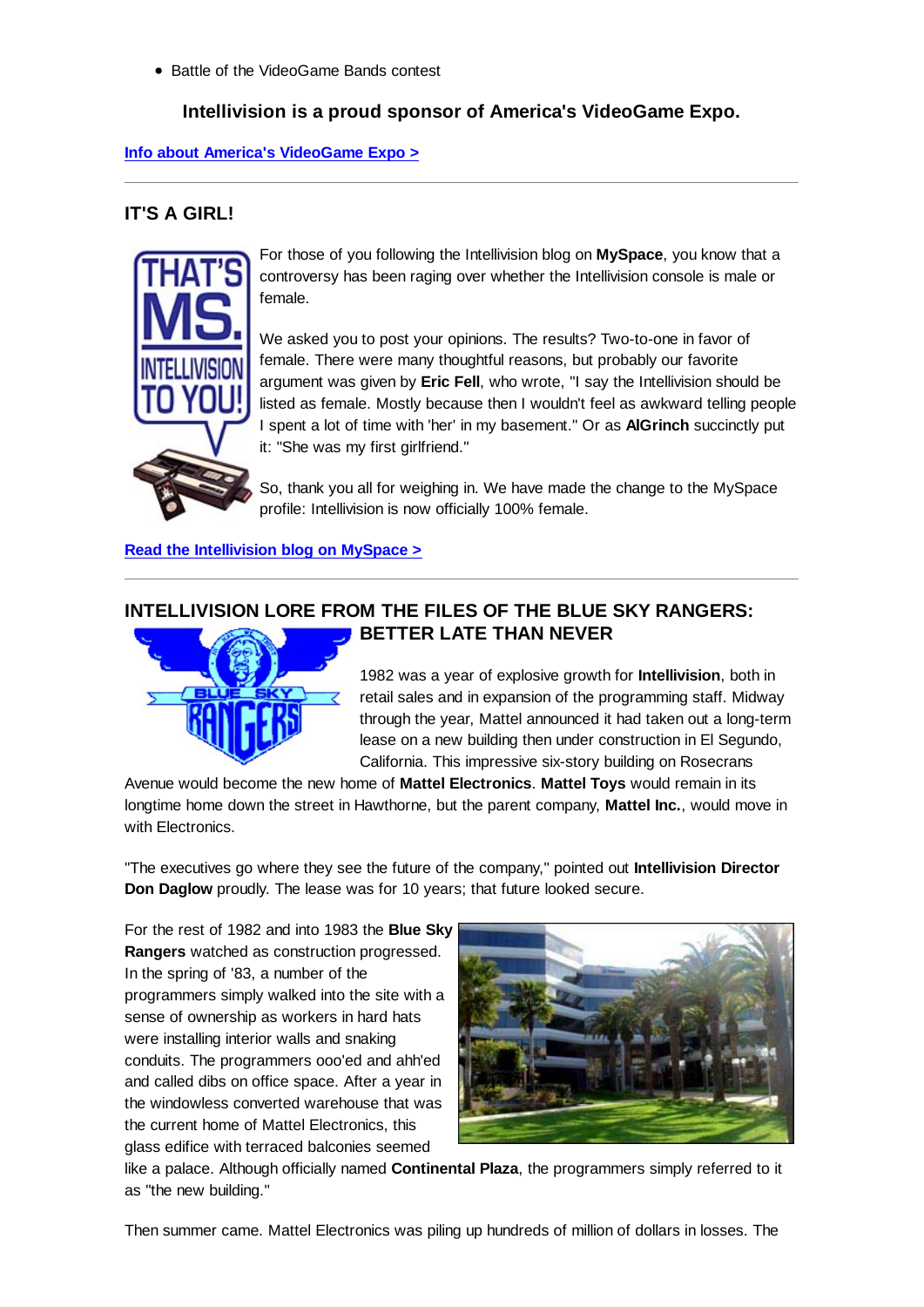top management team was replaced. A third of the workforce was let go. By fall, plans to move into the new building were put on hold. Rumors started that Mattel Inc. was looking for some way of dumping it.

Indeed, early in 1984 Mattel closed Mattel Electronics, sold off Intellivision, and sublet Continental Plaza to **Hughes Aerospace Corporation**.

For the Blue Sky Rangers that lived in the area, the presence of this landmark on Rosecrans was a constant reminder of what might have been. Even those not in the area were reminded: Continental Plaza made a cameo appearance in the movie *2010*. It mocked us. We never made it into the new building. Intellivision development would never take place there.

Oh yeah?

"I've been looking at this building for twenty years," says **David Warhol** from his sixth-floor office in Continental Plaza. When its lease expired midway through the 1990s, Hughes moved out and the building was renovated. Restaurants and retail shops went in on the



ground floor. The upper floors became available as office space.

By that time, Dave, designer of *Mind Strike* at Mattel Electronics and producer of over twenty more Intellivision games for **INTV Corp.**, had founded **Realtime Associates, Inc.**, a video game development company. When Hughes moved out of Continental Plaza, though, Dave was locked into a lease elsewhere. When that lease expired, Continental Plaza was full.

Finally, in July 2004, the stars aligned. Realtime's current lease was expiring. Dave's Realtor arranged for Dave and Dave's wife Shippy Ohka, CFO of Realtime, to tour some available locations. First up: Continental Plaza. "Once we walked in, Ship knew I wasn't going to accept anything else," says Dave. They didn't look at any of the other locations.



Realtime with its approximately twenty employees moved in. Dave had managed to achieve what Mattel couldn't. "Symbolically," says Dave, "that was when we hit the best of our times."

Since being in Continental Plaza,

Realtime has worked on a number of projects, focusing lately on what are known as serious games. It developed *Re-Mission,* a 3D shooter that takes the player on a journey through the bodies of young patients with different kinds of cancer. It has also been involved in developing military role-playing and combat-simulation games.